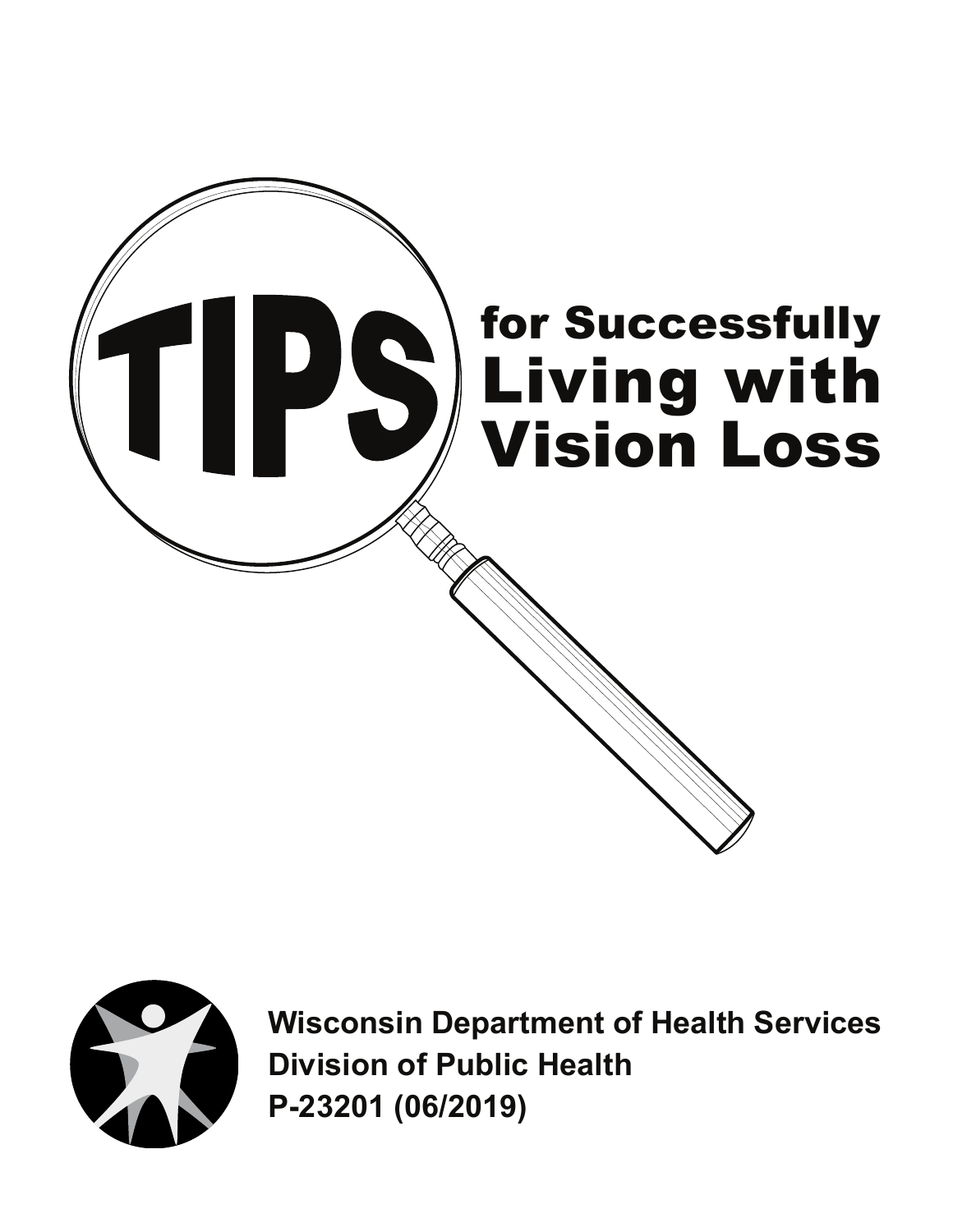

This booklet offers suggestions to help simplify the activities you perform in your daily life. Utilizing color contrast, large print, labeling, organization, and helpful devices can assist with these activities. These techniques may not work for everybody and should not be considered the only correct way to aid with daily living.

To learn more about living with vision loss and the adaptive equipment or techniques mentioned in this booklet, contact:

#### **Office for the Blind and Visually Impaired**

1 West Wilson Street, Room 558 PO Box 2659 Madison, WI 53701-2659 Toll-free: 888-879-0017 Email: dhsobvi@dhs.wisconsin.gov

Website: www.dhs.wisconsin.gov/blind/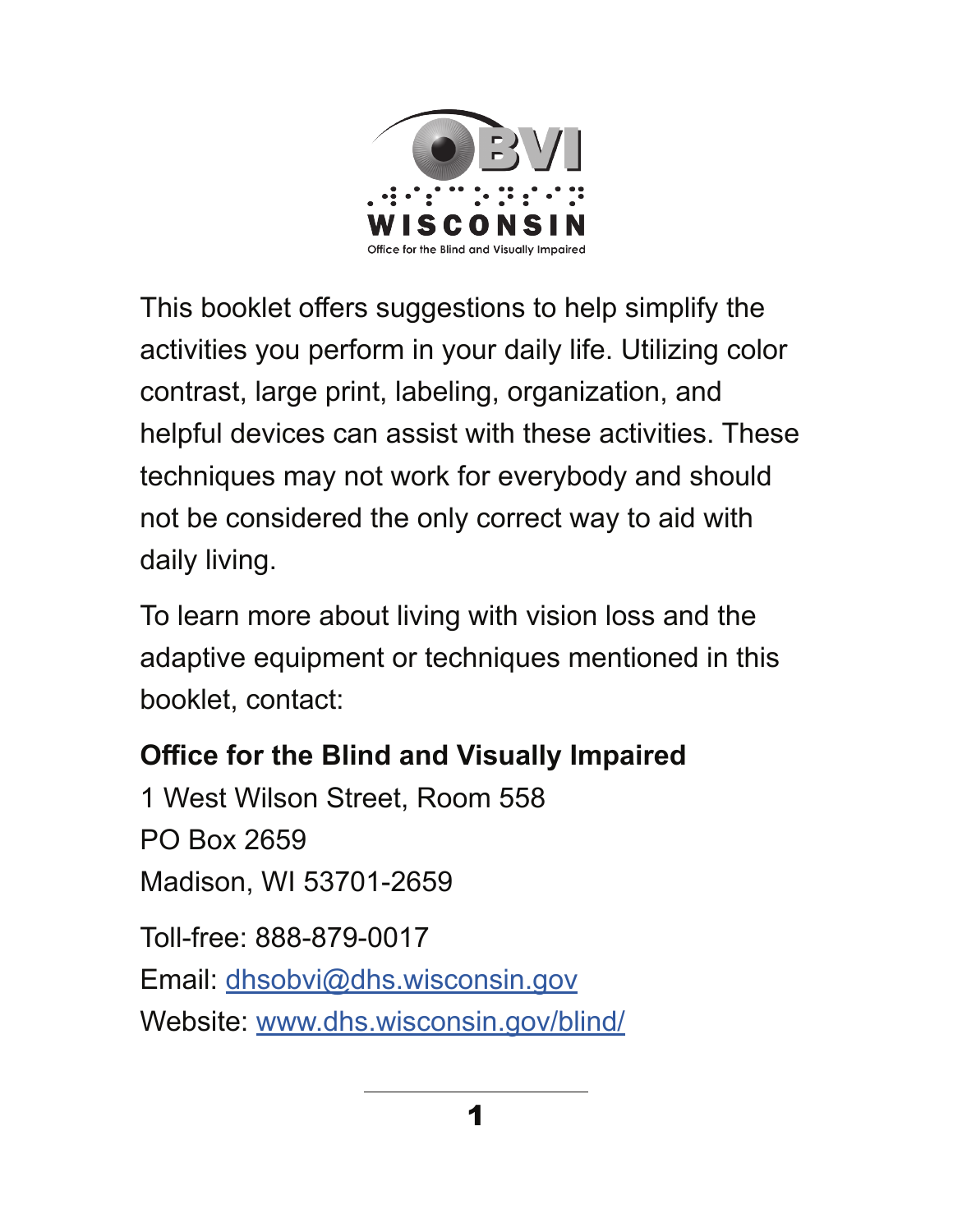## Table of Contents

| <b>Communication</b>                         | 4                |
|----------------------------------------------|------------------|
| <b>Reading and Writing</b>                   | $\boldsymbol{4}$ |
| <b>Recording Devices</b>                     | 6                |
| <b>Phones</b>                                | 6                |
| Computers                                    | $\overline{7}$   |
| <b>Household Management</b>                  | 8                |
| Labeling                                     | 8                |
| Cleaning                                     | 9                |
| Organization                                 | 10               |
| <b>Home Repairs</b>                          | 11               |
| <b>Electrical Outlets and Light Switches</b> | 12 <sup>2</sup>  |
| <b>Personal Management</b>                   | 13               |
| Money                                        | 13               |
| <b>Brushing Your Teeth</b>                   | 15               |
| <b>Personal Grooming</b>                     | 16               |
| Clothing                                     | 17               |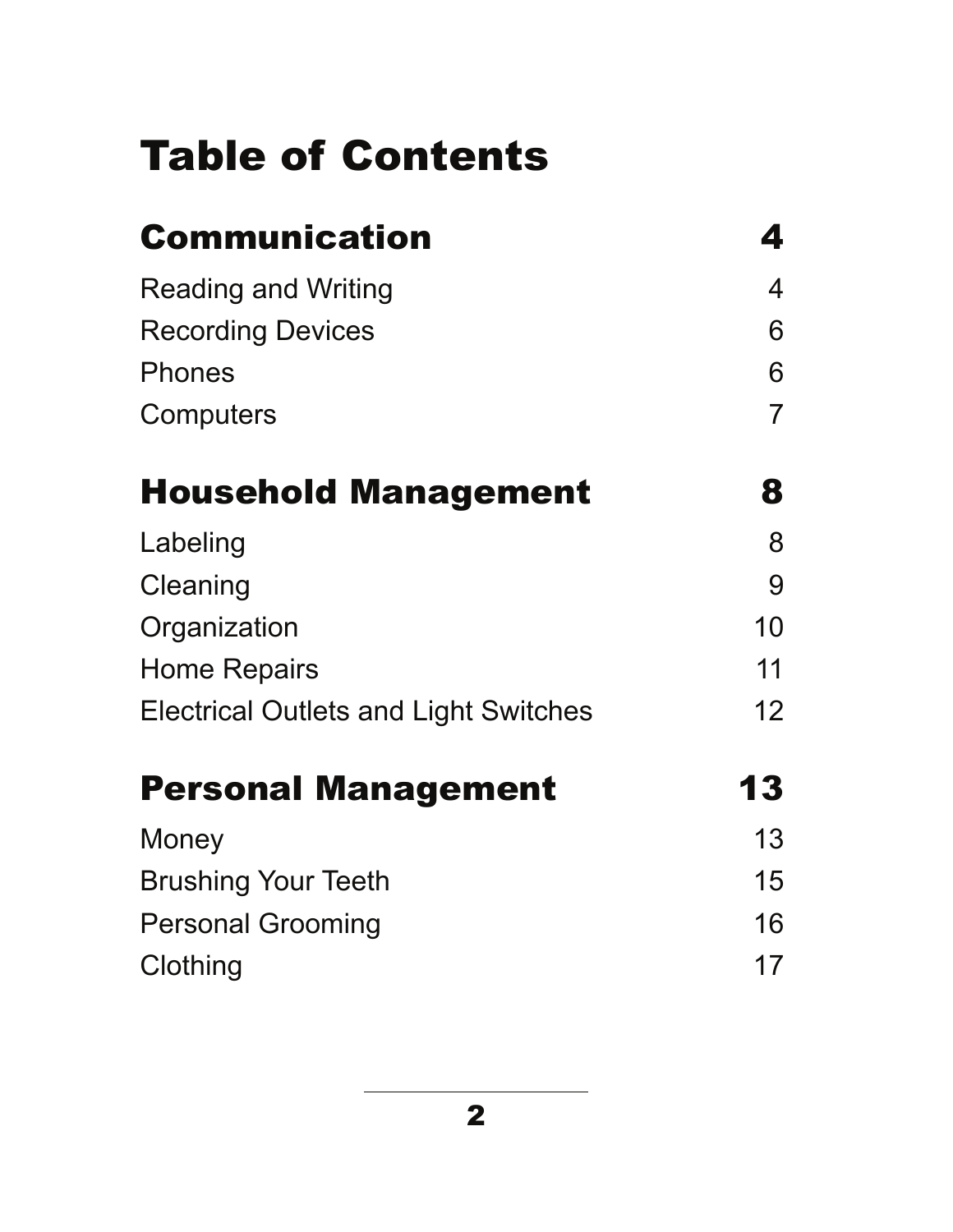## Table of Contents (continued)

| <b>Food Preparation and Eating</b>             | 19 |
|------------------------------------------------|----|
| <b>Food Preparation</b>                        | 19 |
| <b>Cooking Safety</b>                          | 19 |
| <b>Using Appliances</b>                        | 20 |
| <b>Eating and Drinking</b>                     | 21 |
| <b>Miscellaneous Activities</b><br>and Hobbies | 23 |
| <b>Lighting and Personal Safety</b>            | 25 |
| Lighting                                       | 25 |
| <b>Eye Protection</b>                          | 26 |
| <b>Reducing Your Risk of Falls</b>             | 27 |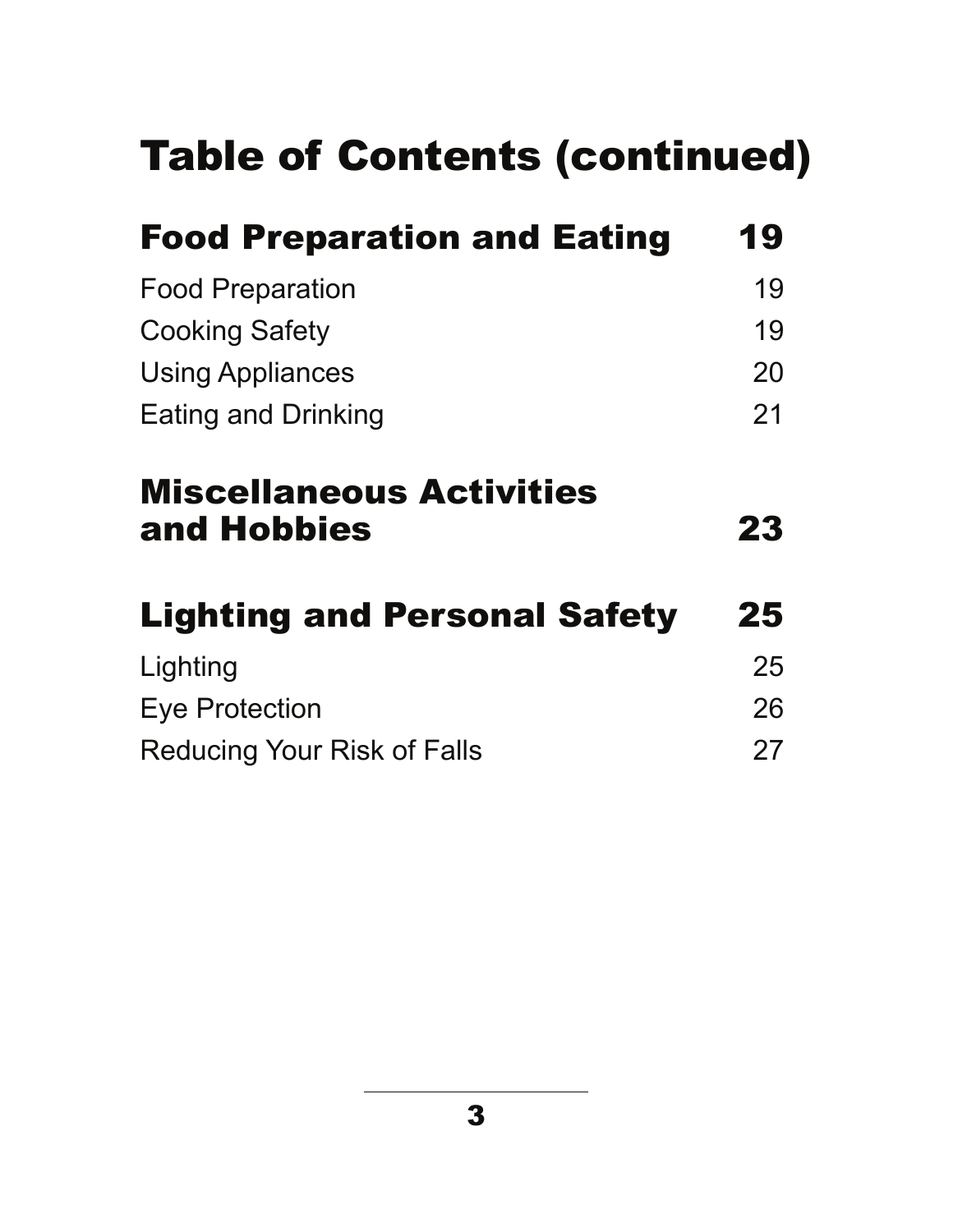# Communication

#### **Reading and Writing**

For people with vision loss, writing can be made easier with a variety of useful tools:

- Bold-lined paper has thick, dark lines that are easier to see and farther apart than traditionally ruled paper.
- Bold pens can be used with or without bold lined paper. Using them also helps to make your writing easier to see.
- Writing guides are helpful for tasks where bold-lined paper is not useful or not available, including:
	- Writing checks.
	- Addressing envelopes.
	- Signing forms.
- Large print address books, planners, calendars, and checks are available for people who have a hard time seeing standard print.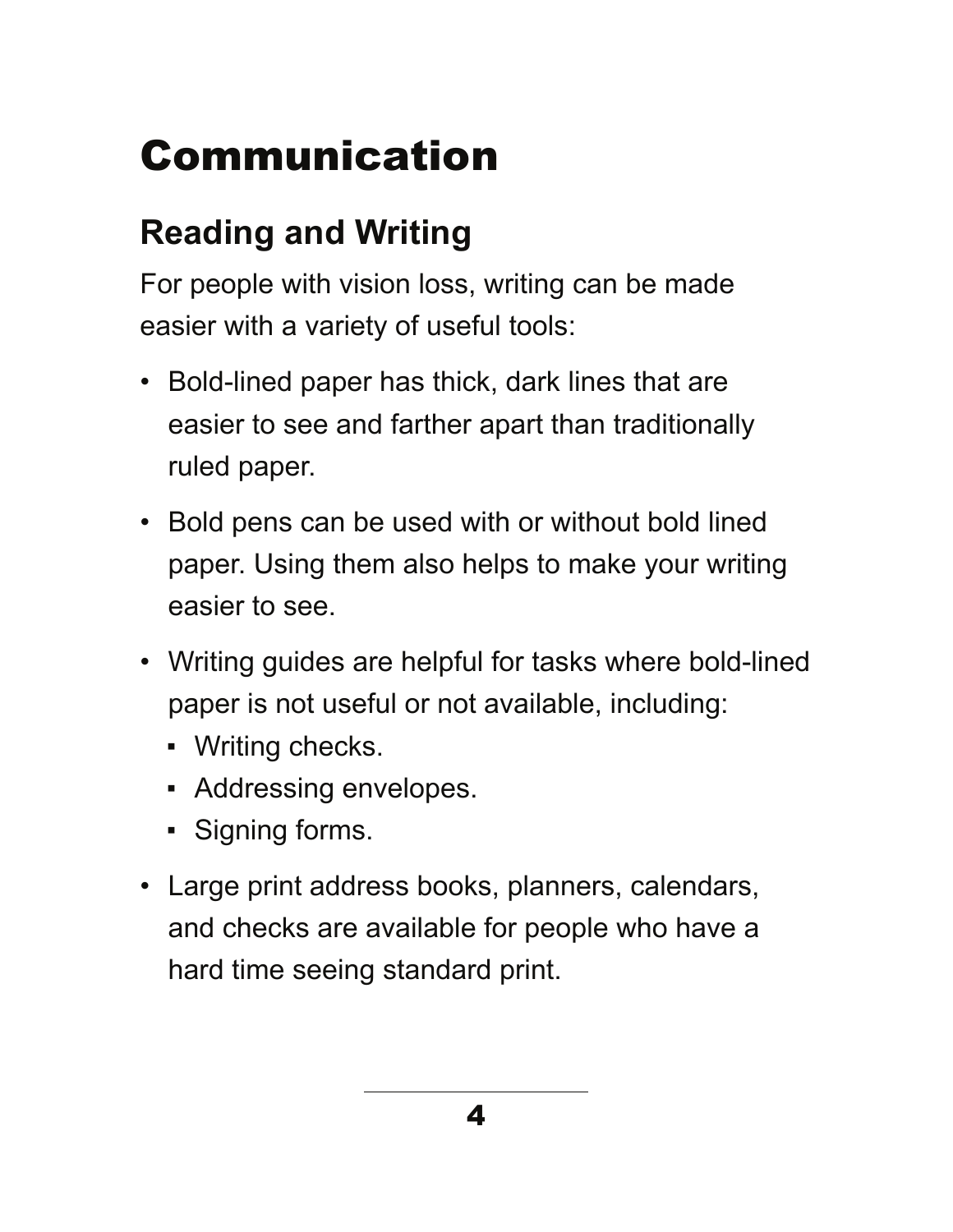

- Magnifiers and extra lights can help by making print bigger and increasing contrast. They come in many styles and can be held in your hand, placed on a table, or set on the floor. Many magnifiers also have built-in lights.
- To prevent shadows on the paper, place lamps on the opposite side of the hand you use to write.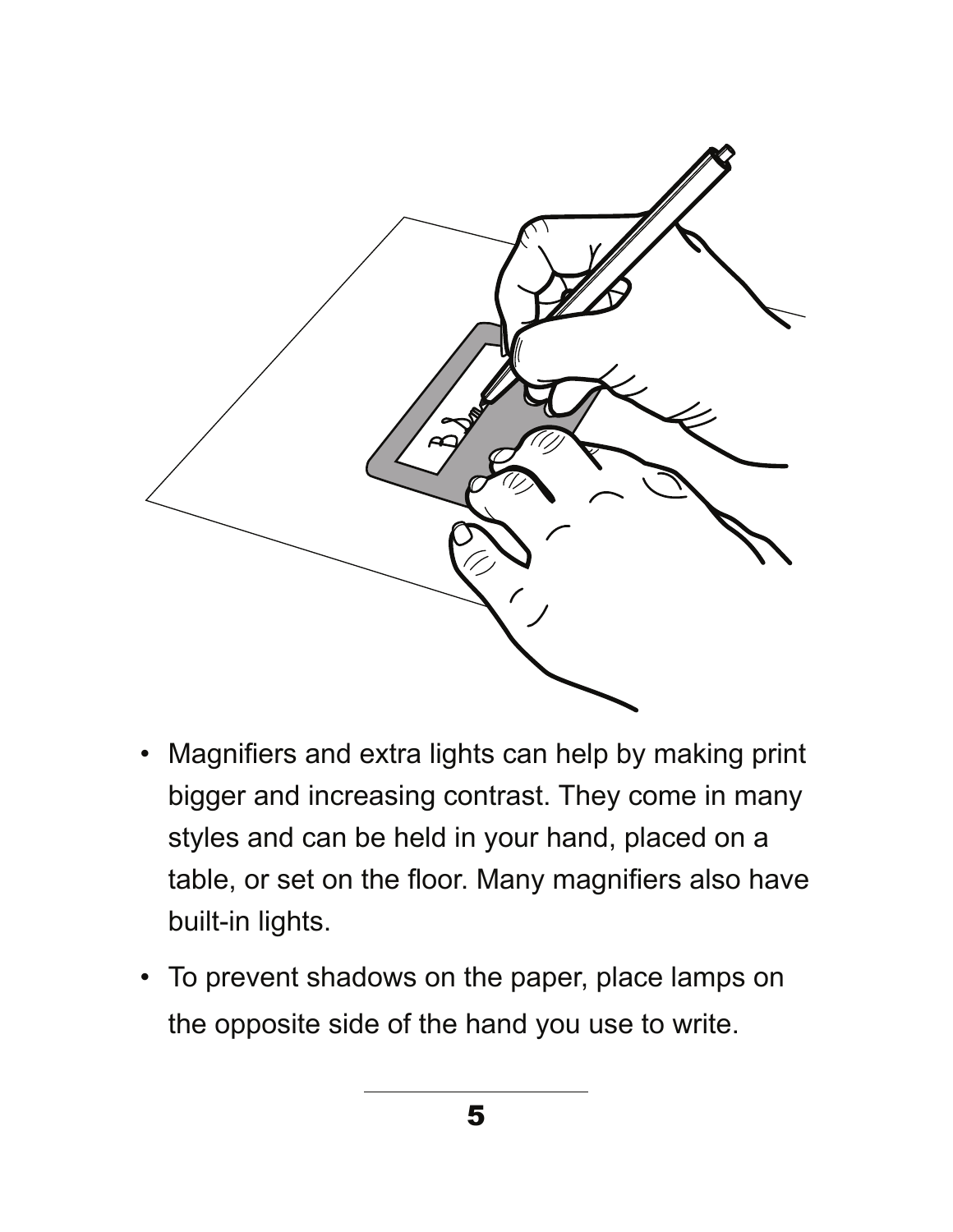### **Recording Devices**

Instead of writing, you may find that using a portable digital recorder is useful for making lists or reminders for yourself. There are also smart phone applications that serve the same function as a digital recorder.

#### **Phones**

If you have trouble using the phone, the following tips may help:

- Keep track of phone numbers by writing each contact and phone number on an index card in large, bold print. Keep them organized alphabetically to easily find the ones you need.
- Use a telephone with braille, extra large buttons, or a talking keypad.
- Turn on the accessibility features on your cell phone. Touch-screen smart phones have features, such as screen magnification, screen reading software, and accessible typing, that help you better use your phone.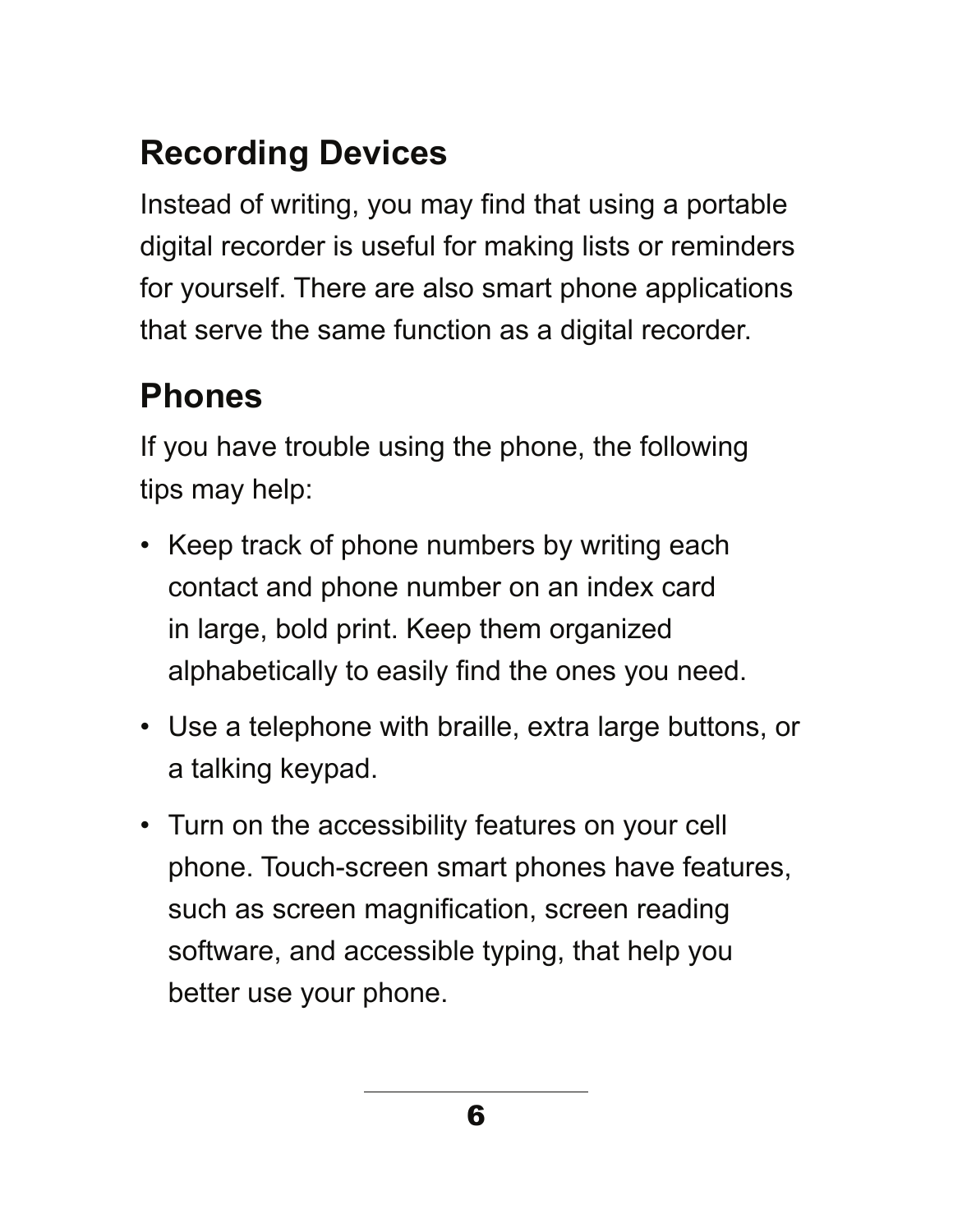#### **Computers**

Like cell phones, computers have built-in accessibility features that can make seeing the screen much easier for people with vision loss. Other possible adaptations for using the computer include:

- Using a large print or braille keyboard, or getting stickers to place on your existing keyboard.
- Learning keyboard shortcut commands so you can rely less on the mouse pointer.
- Using additional accessibility software, like a screen reading program or speech-to-text software.
- Using a larger monitor.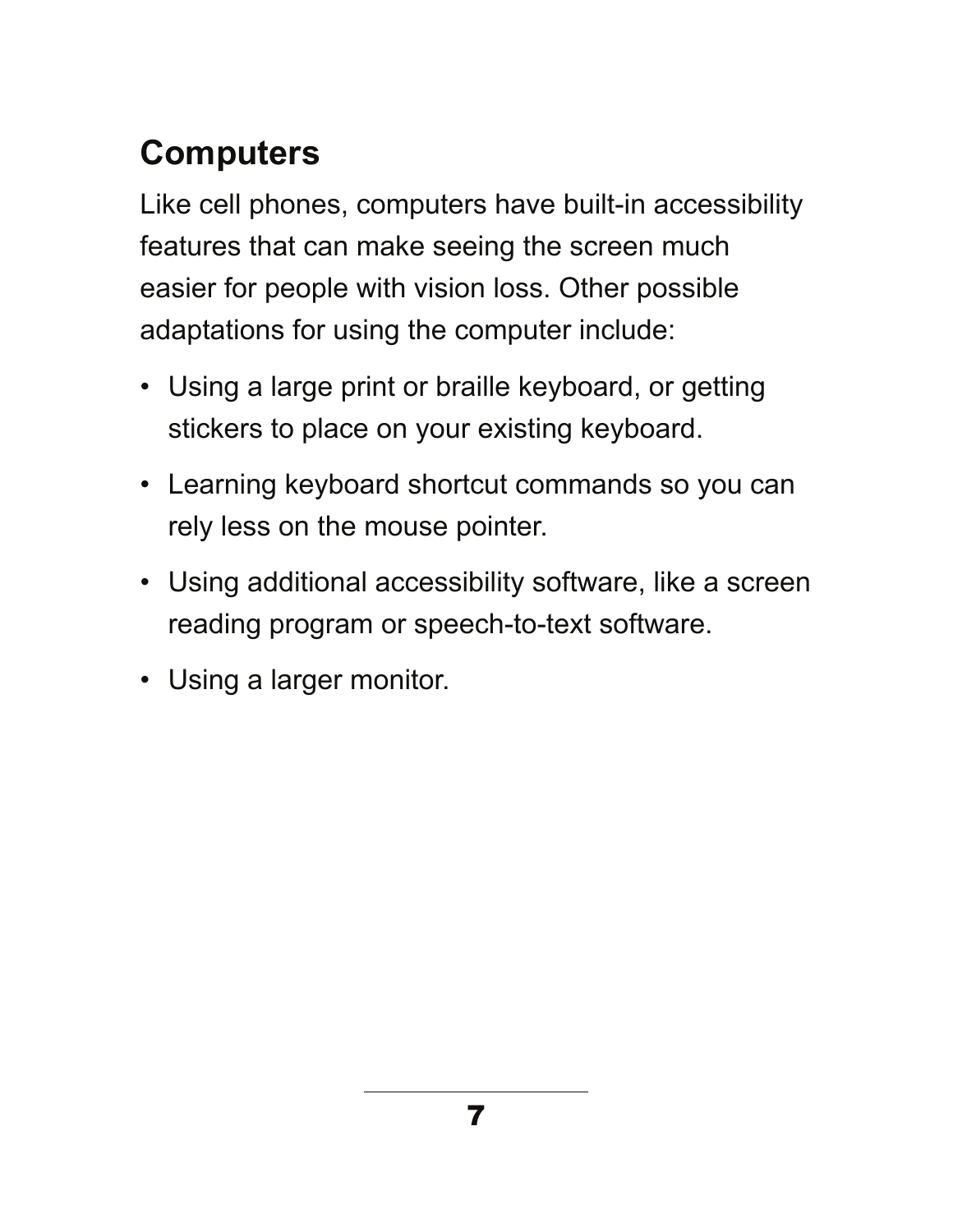## Household Management

#### **Labeling**

There are several methods of differentiating between items with similar labels (for example, prescription bottles or shampoo and conditioner):

- Place different colors of tape around each container.
- Wrap rubber bands around certain items and leave others untouched.

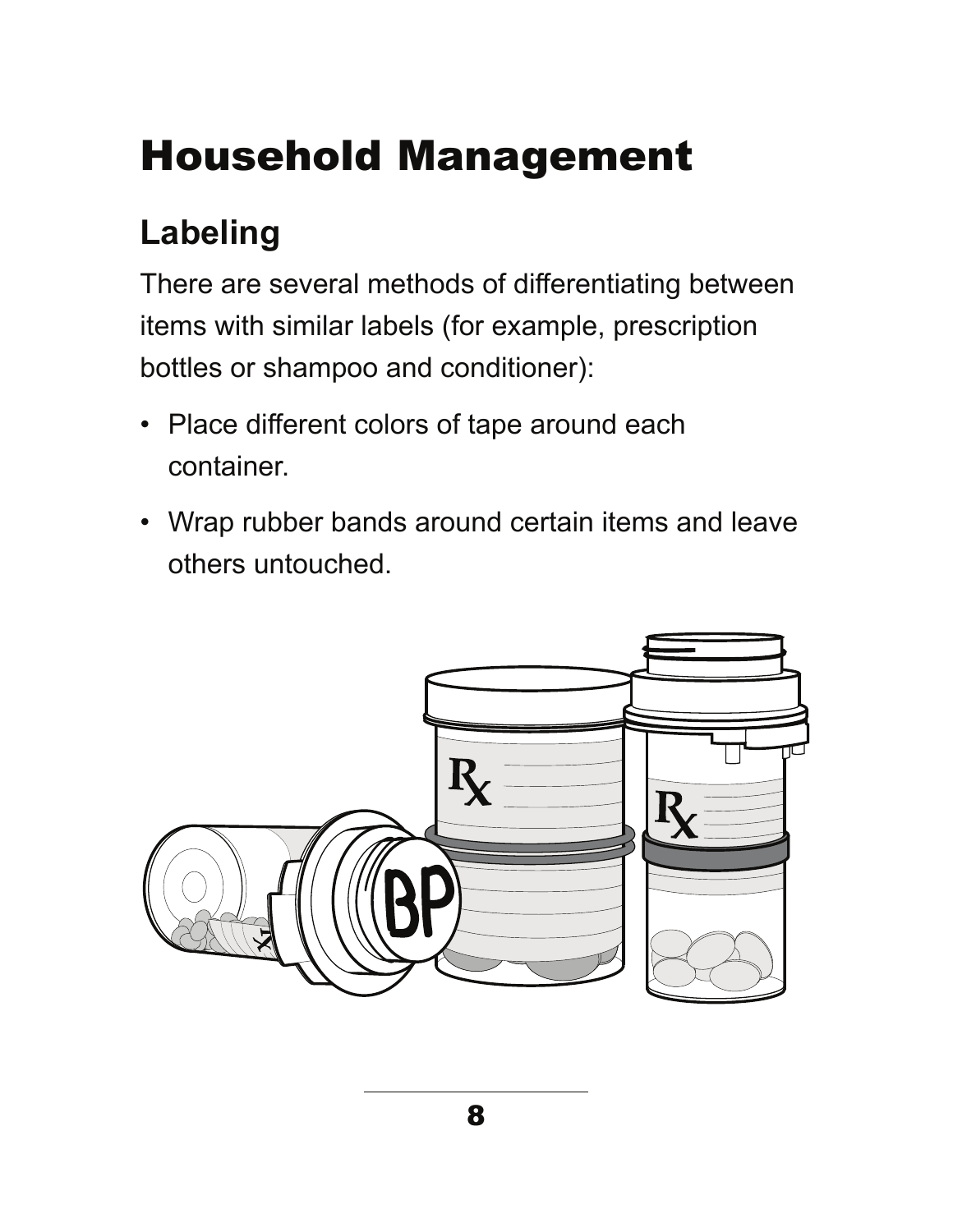- Mark bottle caps in large print with the first letters of the contents. For example, write "BP" on the top of the bottle for your blood pressure medication.
- Use a talking labeler.
- Save and reuse caps that you've marked to avoid having to mark them again.

#### **Cleaning**

The following tips can make household cleaning quicker and easier:

- Store cleaning supplies in a bucket and carry it with you when cleaning, or wear an apron with large pockets for carrying cleaning supplies. Keeping everything with you will reduce the hassle of having to walk back and forth to the cabinet for supplies.
- Apply cleaning sprays directly onto your cleaning cloth instead of the surface you're cleaning. This way, you won't accidentally leave any behind if you miss a spot.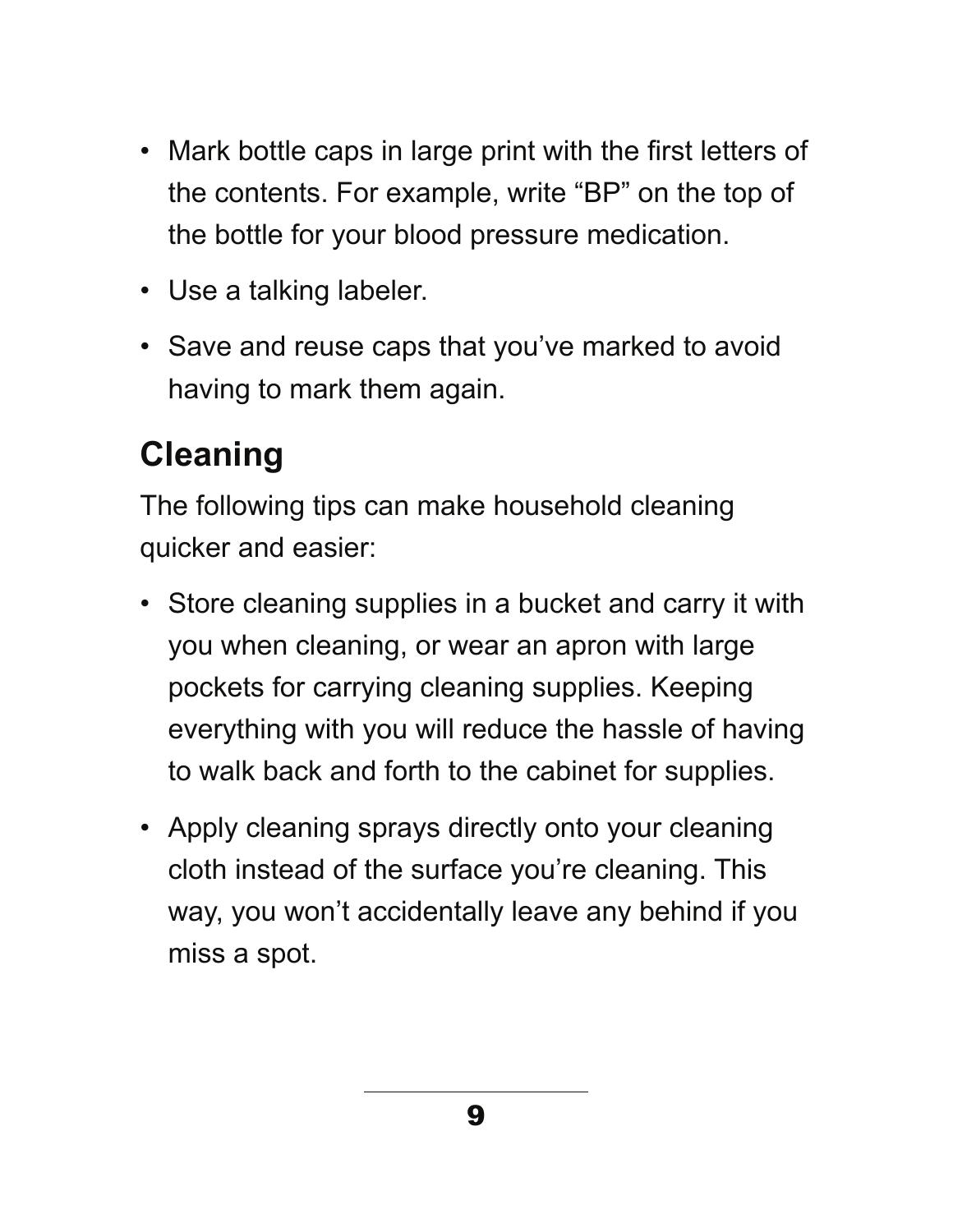- Clean flat surfaces (for example, tables, windows, and counters) in a grid pattern. Wipe up and down, then left and right, to ensure you cover the entire area.
- Wear soft cotton gloves or socks over your hands to dust instead of using a cloth.

#### **Organization**

Keeping your home and work areas organized will eliminate many of the frustrations you may experience with vision loss. Follow these steps to organize your belongings:

- Eliminate clutter by getting rid of items you don't use, fixing or throwing away items that are broken, and storing items you don't use often.
- Store similar items together; it will be much easier to find exactly what you need.
- Use containers like boxes, bags, or baskets to keep items together and in place.
- Use small boxes within drawers as dividers to organize items.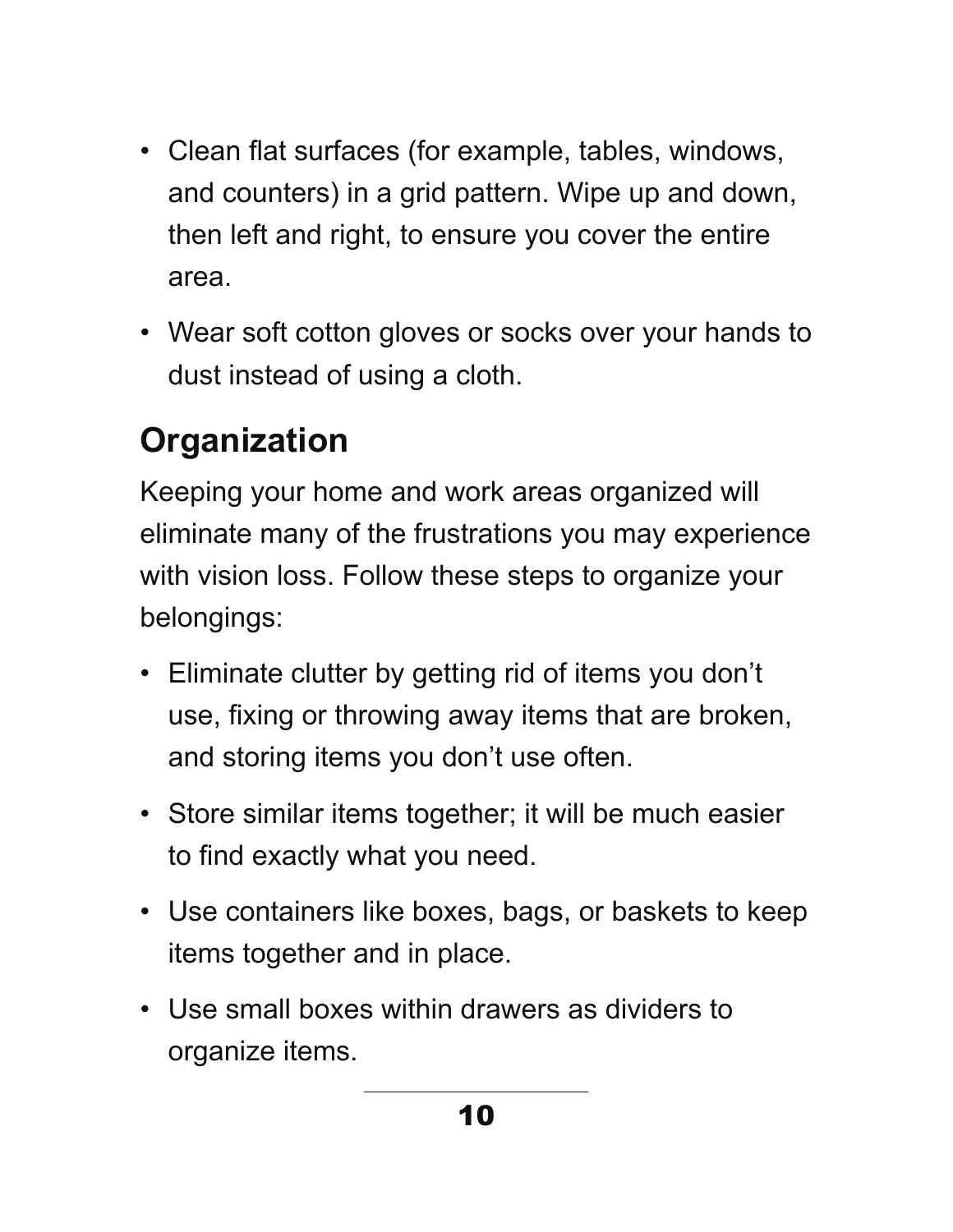- Label storage areas so items are put back in the same place.
- Label items and storage containers.
- Create a maintenance plan. Determine how often you are going to check and reorganize your drawers and cupboards.

#### **Home Repairs**

Utilize these tips to safely make minor home repairs:

- Determine the tools you'll need and organize them before you begin.
- Use a piece of bright contrasting tape to mark locations where you need to place nails or screws.
- Hold nails that you are going to hammer with needle nose pliers. This will provide color contrast and protect your fingers.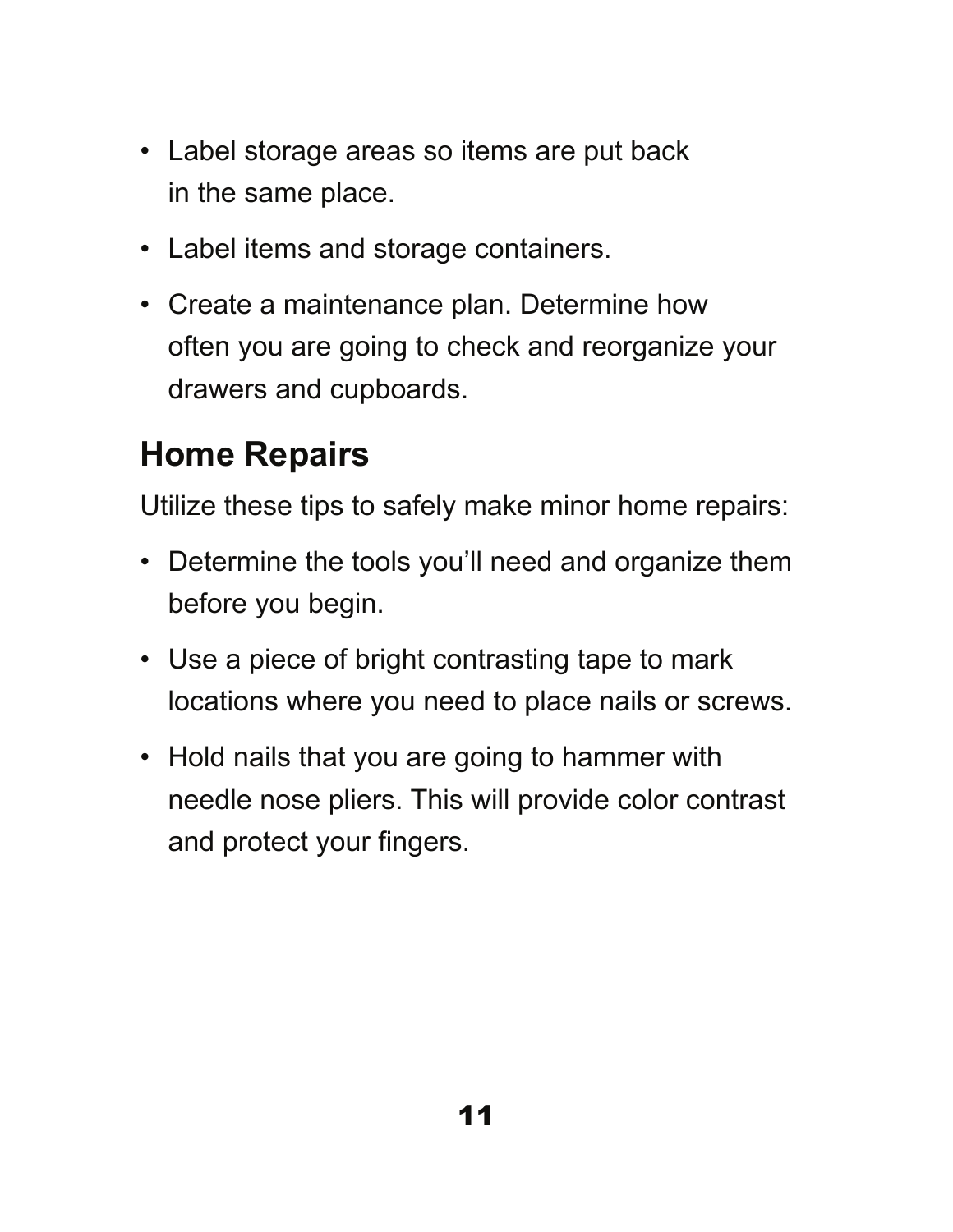#### **Electrical Outlets and Light Switches**

Locating wall outlets and light switches is often difficult, especially when they blend in with the color of your walls. To help, follow these tips:

- Put bright tape around outlets and light switches.
- Replace cover plates with ones that contrast in color with the wall.
- Install LED lighted switch cover plates.

Plug electronics into wall outlets safely by placing two fingers of one hand around the cover plate while guiding the plug into the outlet with your other hand.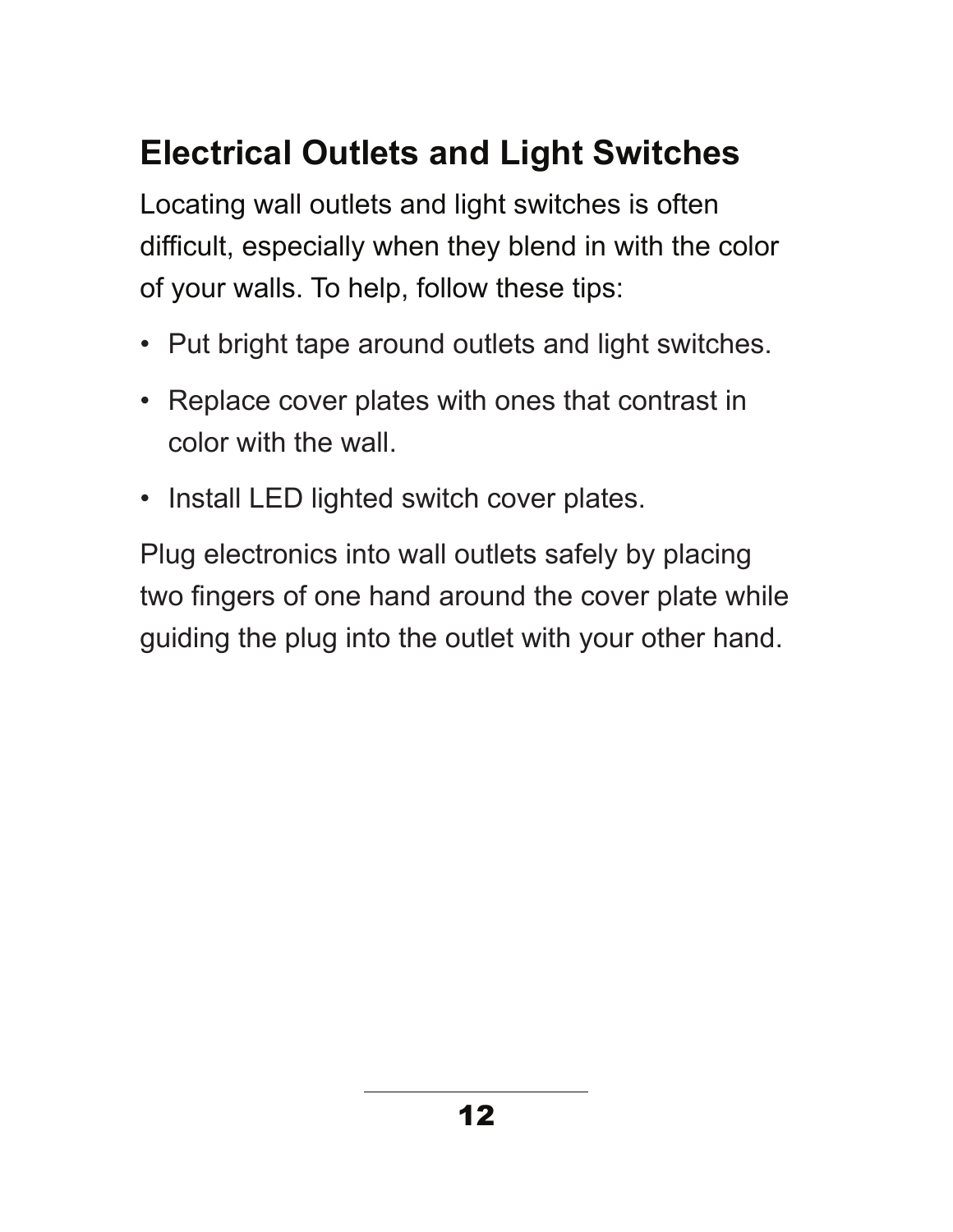## Personal Management

#### **Money**

To identify coins, remember the following:

- The edges of quarters and dimes have ridges. Nickels and pennies have smooth edges.
- Quarters are larger than dimes, and nickels are larger than pennies.
- The dollar coin is larger than a quarter and has smooth edges.

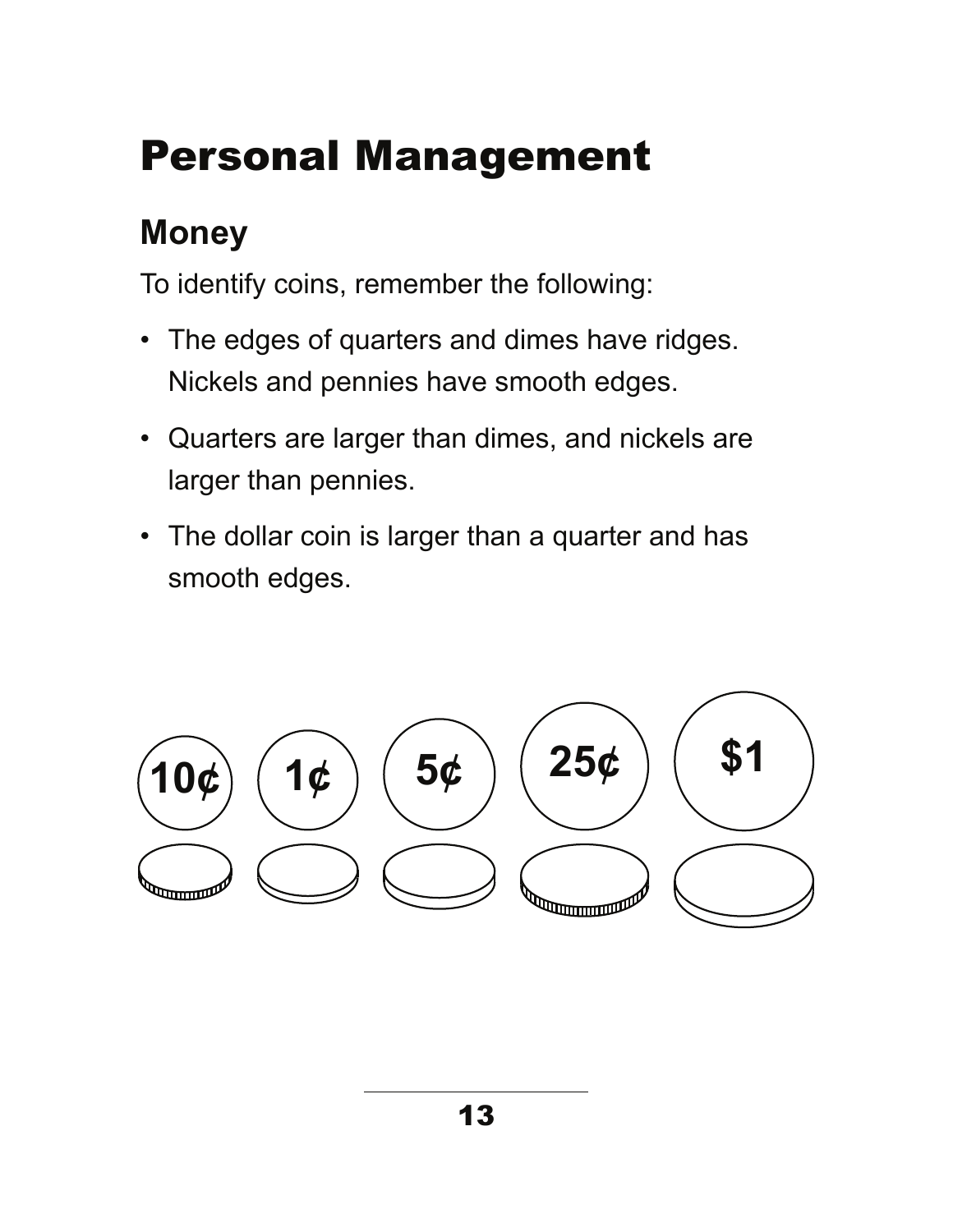

Use these folding techniques to differentiate between paper bills:

- Keep one dollar bills flat and fully extended.
- Fold five dollar bills in half with the short sides together.
- Fold 10 dollar bills in half with the long sides together.
- Fold 20 dollar bills in half twice, once the long way and once the short way.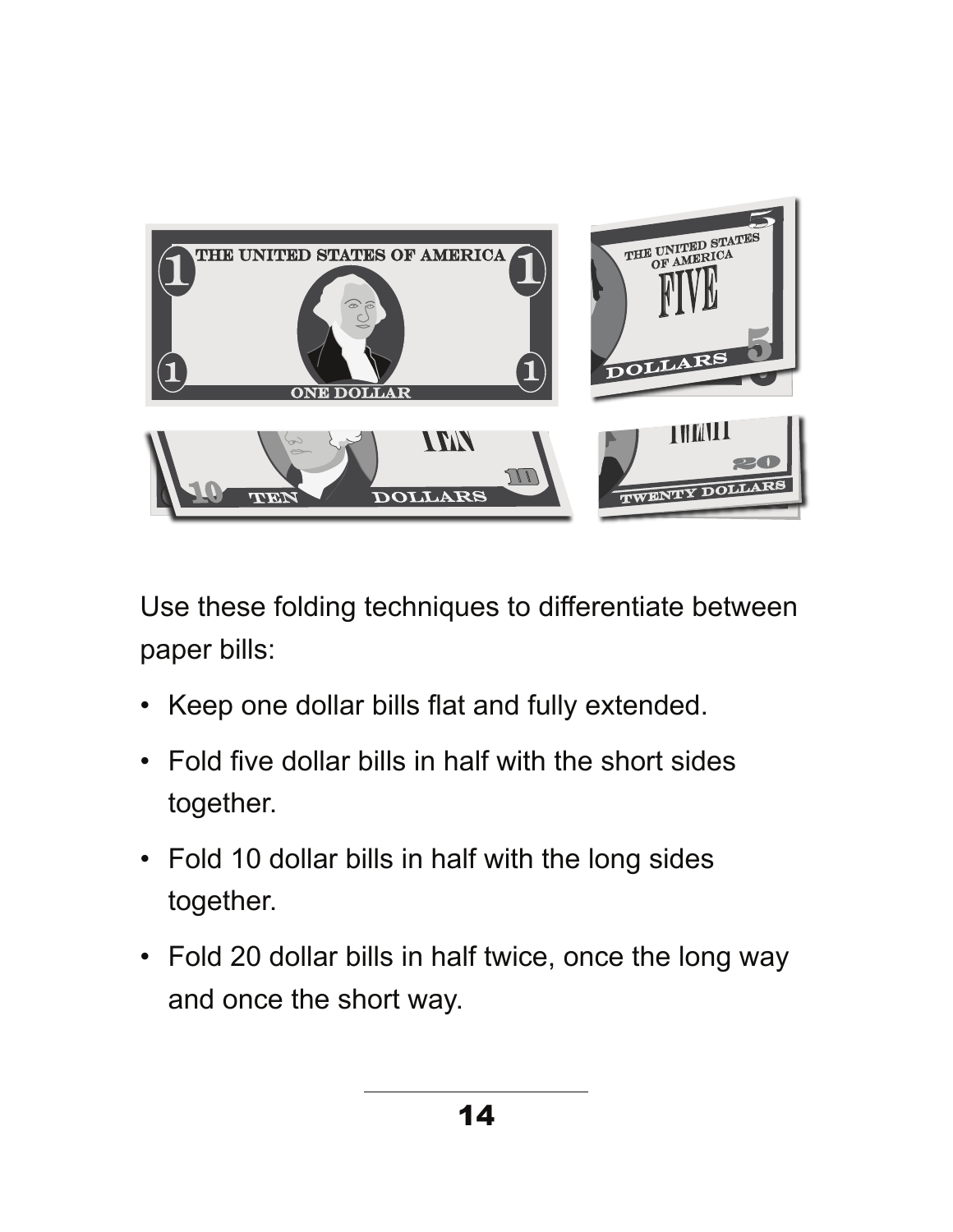To keep your money organized, follow these tips:

- Use specified pockets in your wallet or purse for designated denominations of coins or bills.
- Keep quarters separate from other coins, as they are generally used most often.
- Tell cashiers the denomination of the money you give them, and ask them to identify the change they return to you.

#### **Brushing Your Teeth**

When brushing your teeth, if you find it difficult to get the toothpaste onto your toothbrush, try one of the following helpful methods:

- Put toothpaste on your finger and then onto the toothbrush.
- Use toothpaste from a pump dispenser.
- Squeeze toothpaste directly into your mouth. However, this may introduce bacteria into the tube.
- Squeeze toothpaste into a wide-mouth jar and dip your toothbrush in as needed.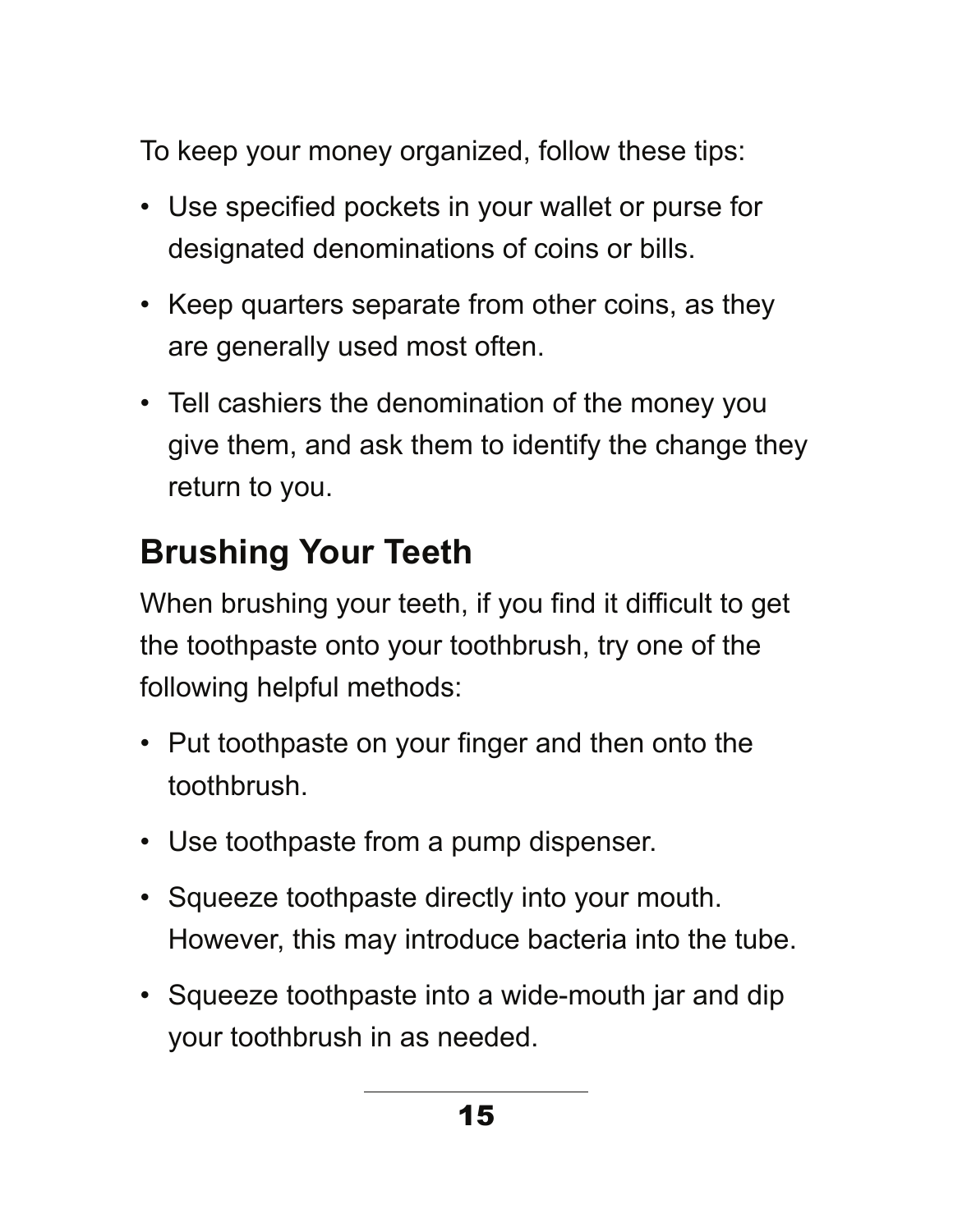### **Personal Grooming**

To tell the difference between items in similarly shaped containers—shampoo and conditioner or medication bottles, for example—use techniques discussed in the labeling section of this guide (page 8).

Certain grooming tasks can be complicated by vision loss. Keep the following tips in mind to make your grooming routine easier to accomplish:

- Use a magnified mirror for shaving or applying makeup. Many of these mirrors have built-in lighting.
- Cool nail polish and cosmetics in the refrigerator to make it easier to feel where you have applied them.
- Use tactile landmarks on your face to determine where to apply makeup or begin shaving. This will ensure that it is even on both sides.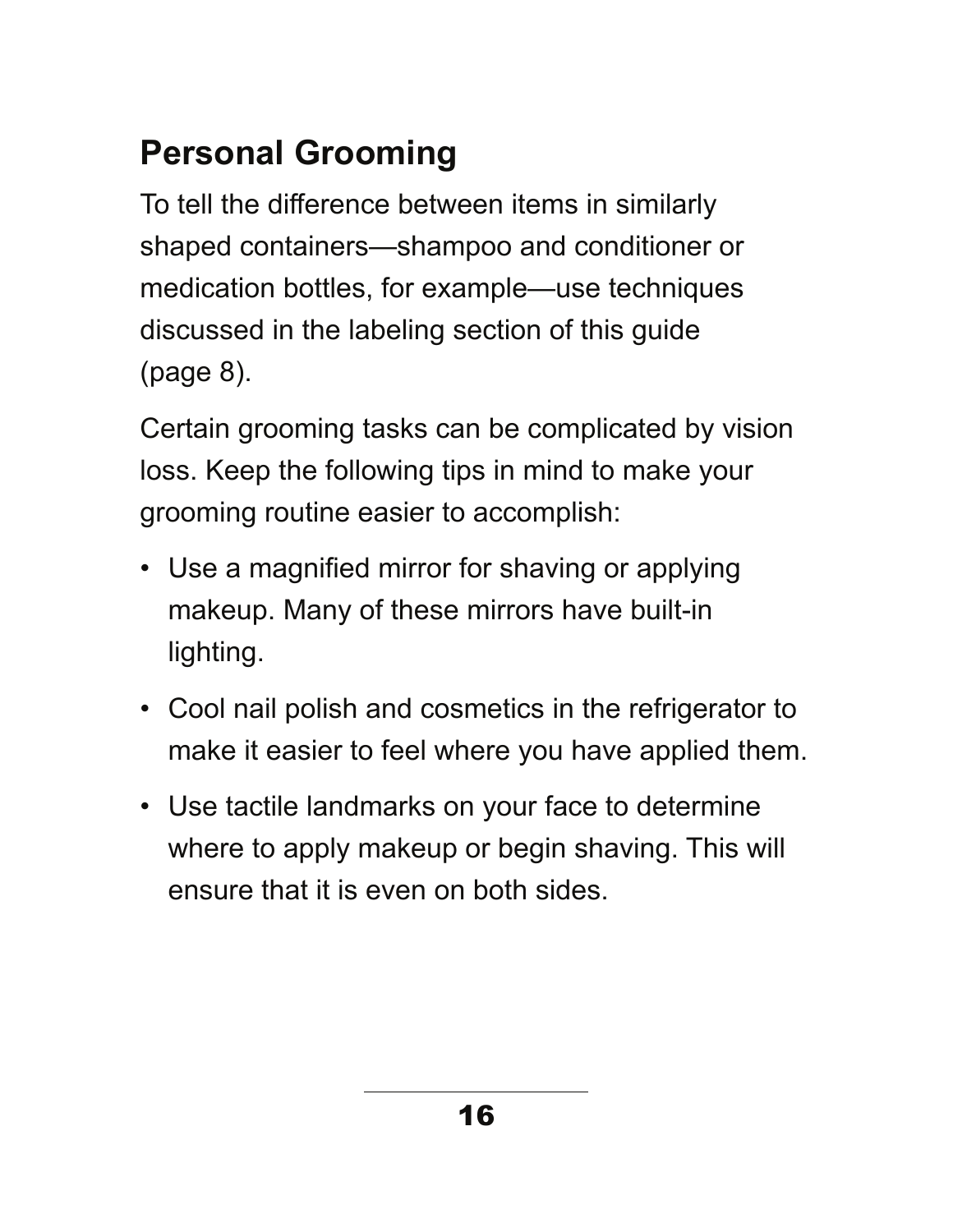## **Clothing**

Identify and keep track of your clothing with the following tips:

- Differentiate between pieces of clothing by using tactile cues, such as:
	- Fabric texture.
	- Seam placement.
	- Zippers.
	- Button texture and shape.
- Clip small safety pins to the tags or inside hems of items that might be difficult to differentiate from similar items.
- Place tactile markers on the back of only your right shoes in order to tell the difference between right and left.
- Tie a knot in the shoestrings of one pair of tennis shoes to differentiate them from a similar pair that does not have knots.
- Use a talking labeler with washable labels to record clothing descriptions.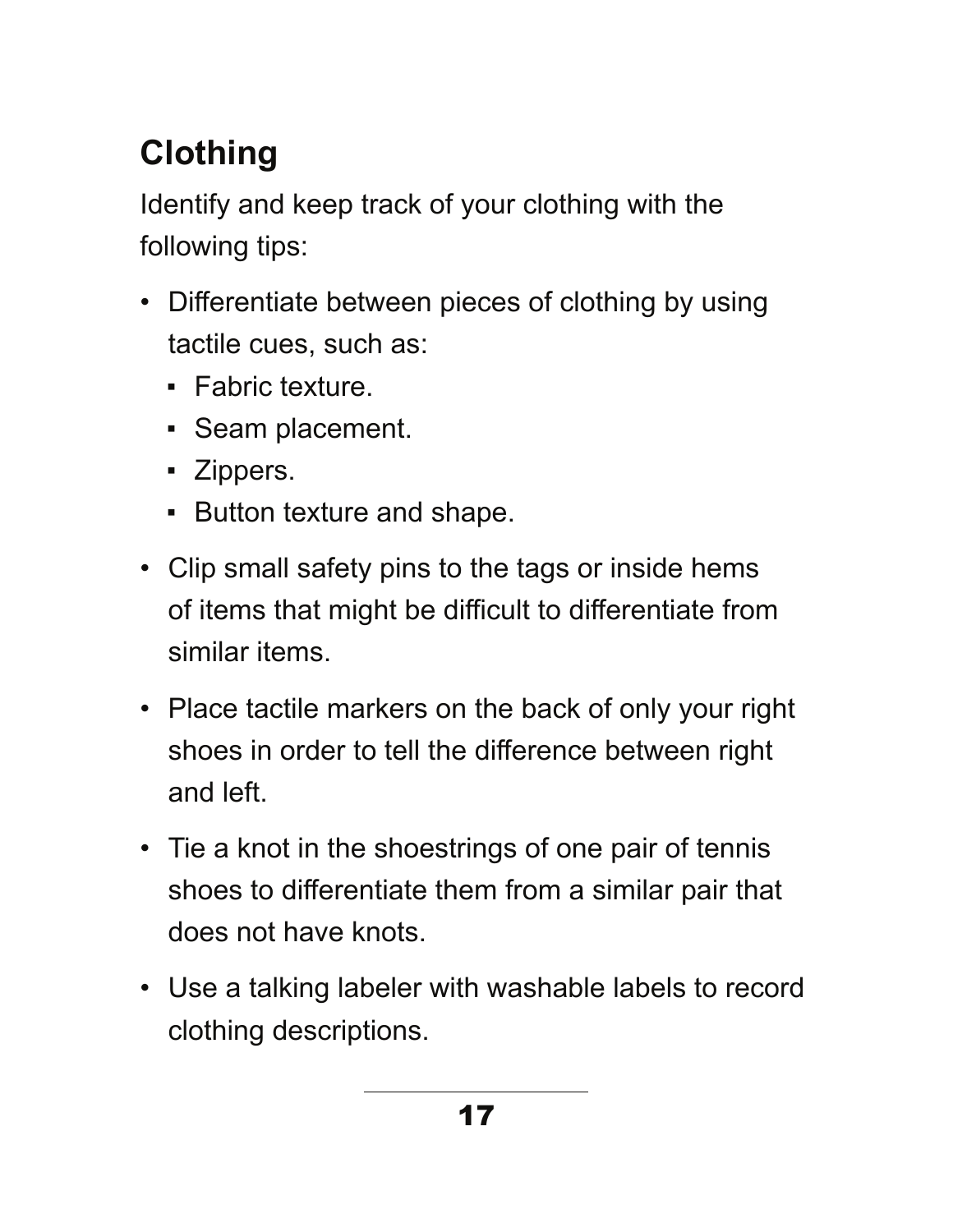Aside from telling different pieces apart, you can also simplify your dressing routine by using the following tips to organize your clothing and accessories:

- Group clothing in your drawers or closets together based on style, type, and color (for example, blue blouses, white t-shirts, or black slacks).
- Use small boxes or other separators inside dresser drawers.
- Use a tackle, artist, or craft box with dividers to sort jewelry.
- Pin socks together or use sock sorters to keep from losing matching socks in the laundry.
- Return items to the same place every time after you wash them.

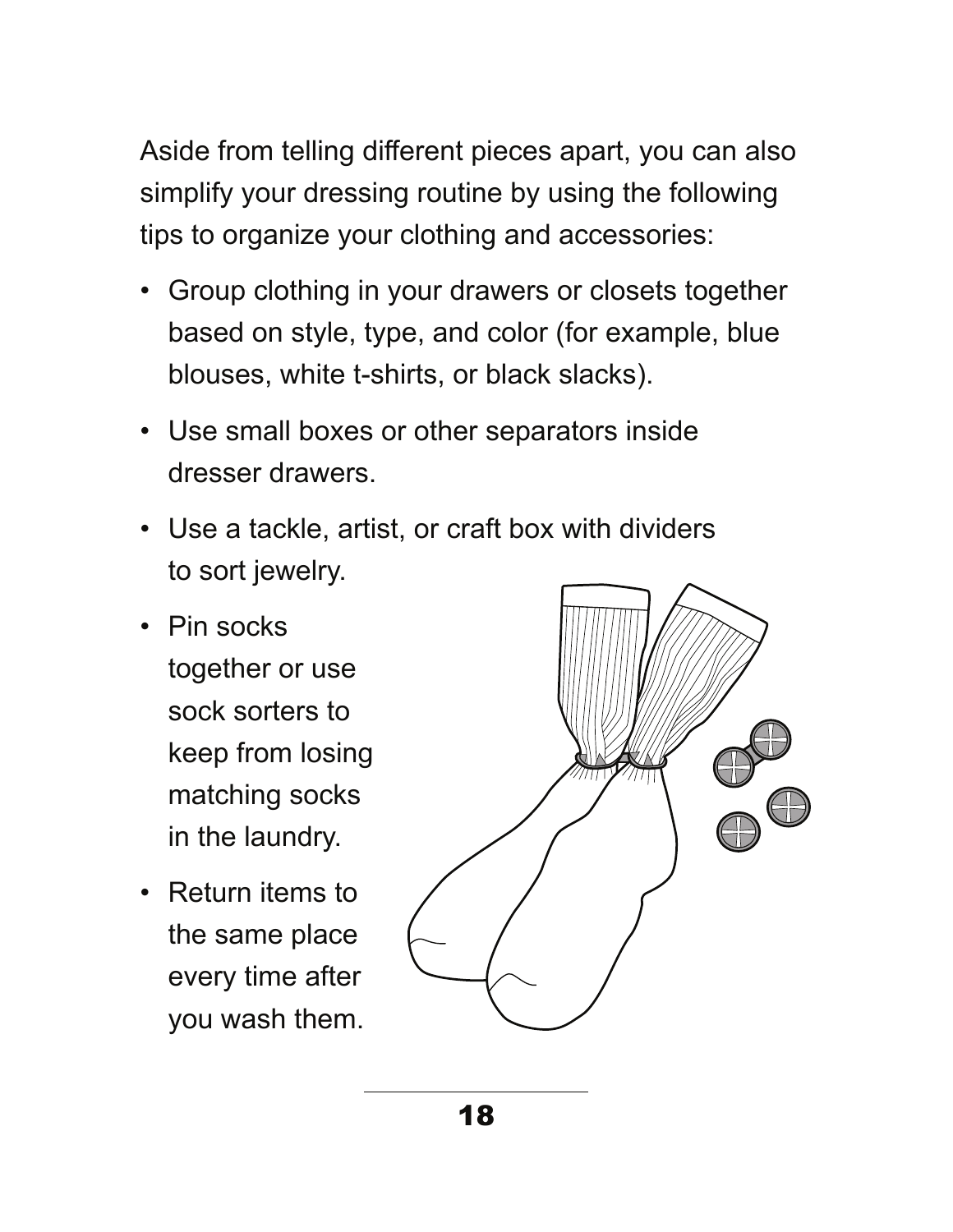# Food Preparation and Eating

#### **Food Preparation**

Follow these suggestions to make food prep easier:

- Organize your ingredients and utensils on a tray prior to beginning your food prep.
- Use a large kitchen timer that is easy to see or set a timer on your smart phone or voice-activated virtual assistant (such as Google Home or Amazon Echo).
- Use a cutting board that contrasts with the color of your food.
- Avoid over-seasoning your food by pouring spices into the palm of your hand first and then sprinkling a pinch at a time.

## **Cooking Safety**

Being unable to see an oven rack or cutting surface can be dangerous, but there are several ways to adapt your cooking techniques to remain safe: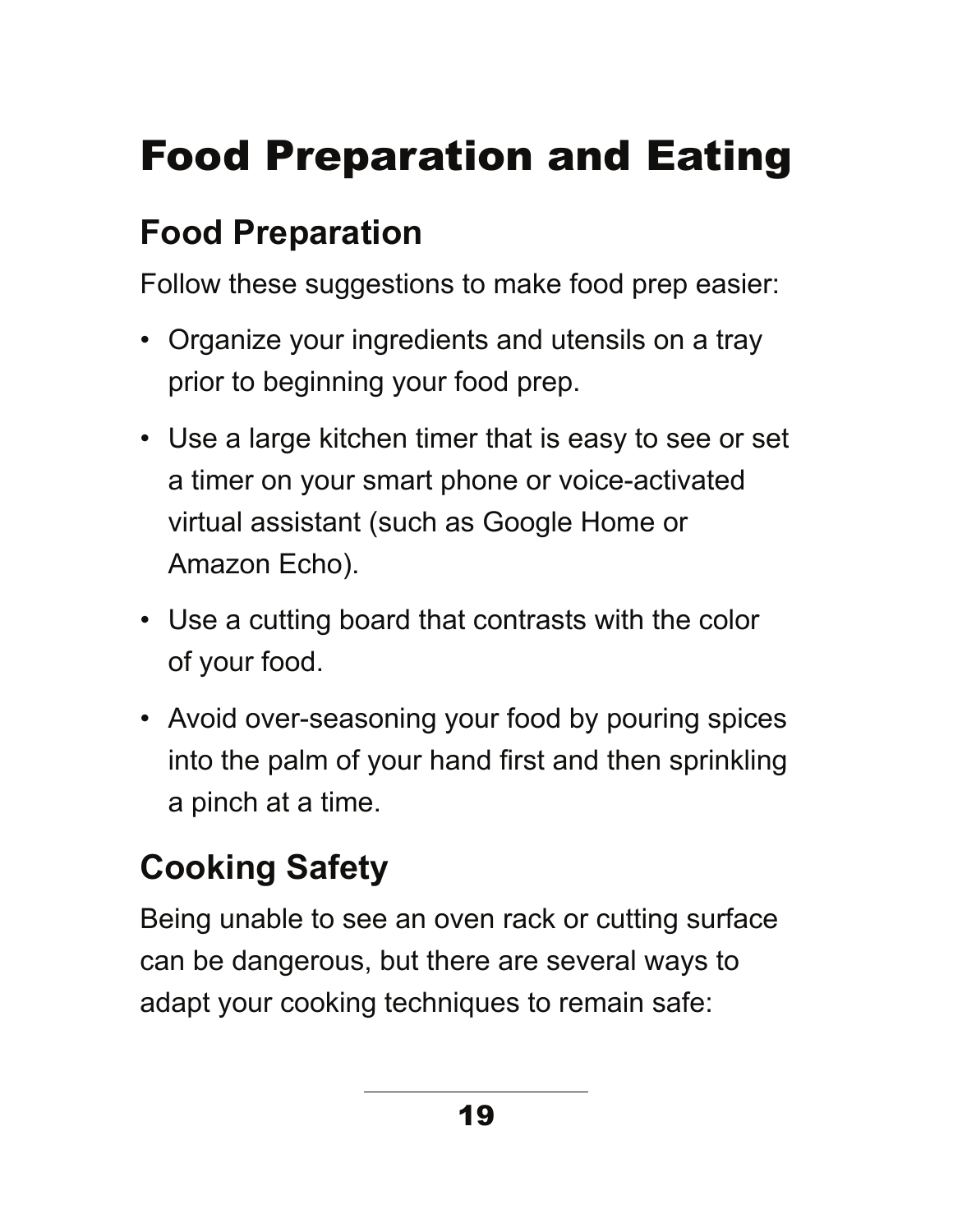- Avoid burns from reaching into a hot oven by using an oven rack grabber or long oven mits.
- Grill or fry foods with a small indoor grill or air fryer. This is much safer than pan-frying on the stove.
- Use a slow cooker instead of your stove top or oven.



• Cut food and packaging with a pair of scissors instead of a knife.

### **Using Appliances**

Utilize the following tips to safely and efficiently use your kitchen appliances:

• Put brightly colored tape on the dials so they don't blend in with the background.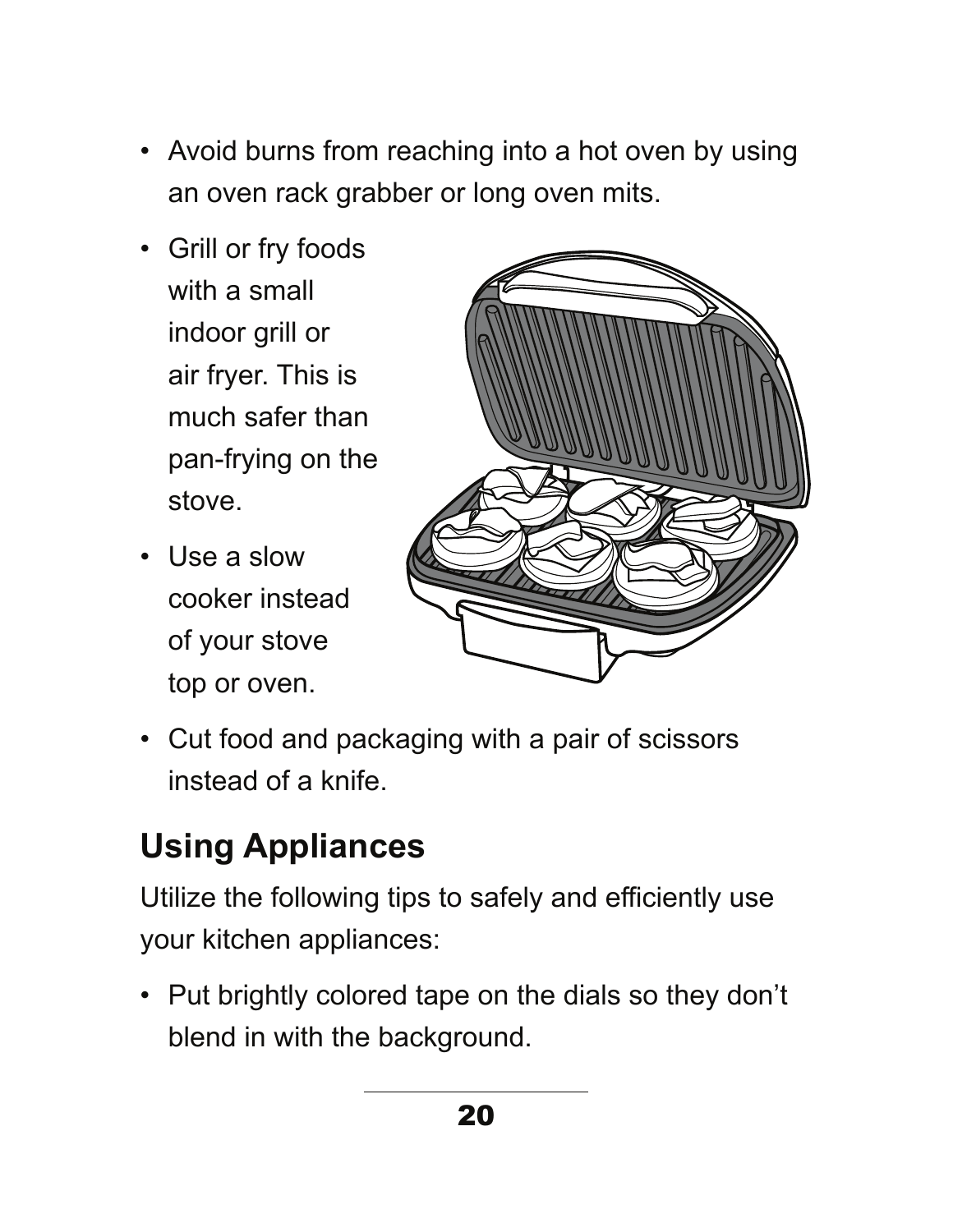- Identify frequently used settings. Use raised dots, braille, or bright tape to mark them.
- Check your microwave for a one-minute or 30-second button. Place a tactile marker on it for easy identification.
- Increase lighting around your appliances or keep a flashlight nearby to increase lighting when needed.
- Use hand-held magnifiers to read small print around dials or on buttons.

### **Eating and Drinking**

Minimize the possibility of messes or accidents when eating and drinking by keeping these tips in mind:

- Use solid color tablecloths to avoid visually confusing patterns.
- Reach for items on the table with your fingers downward, lightly touching the table to avoid knocking items over.
- Pour liquids into and serve food on dishware that contrasts in color to your food and drink.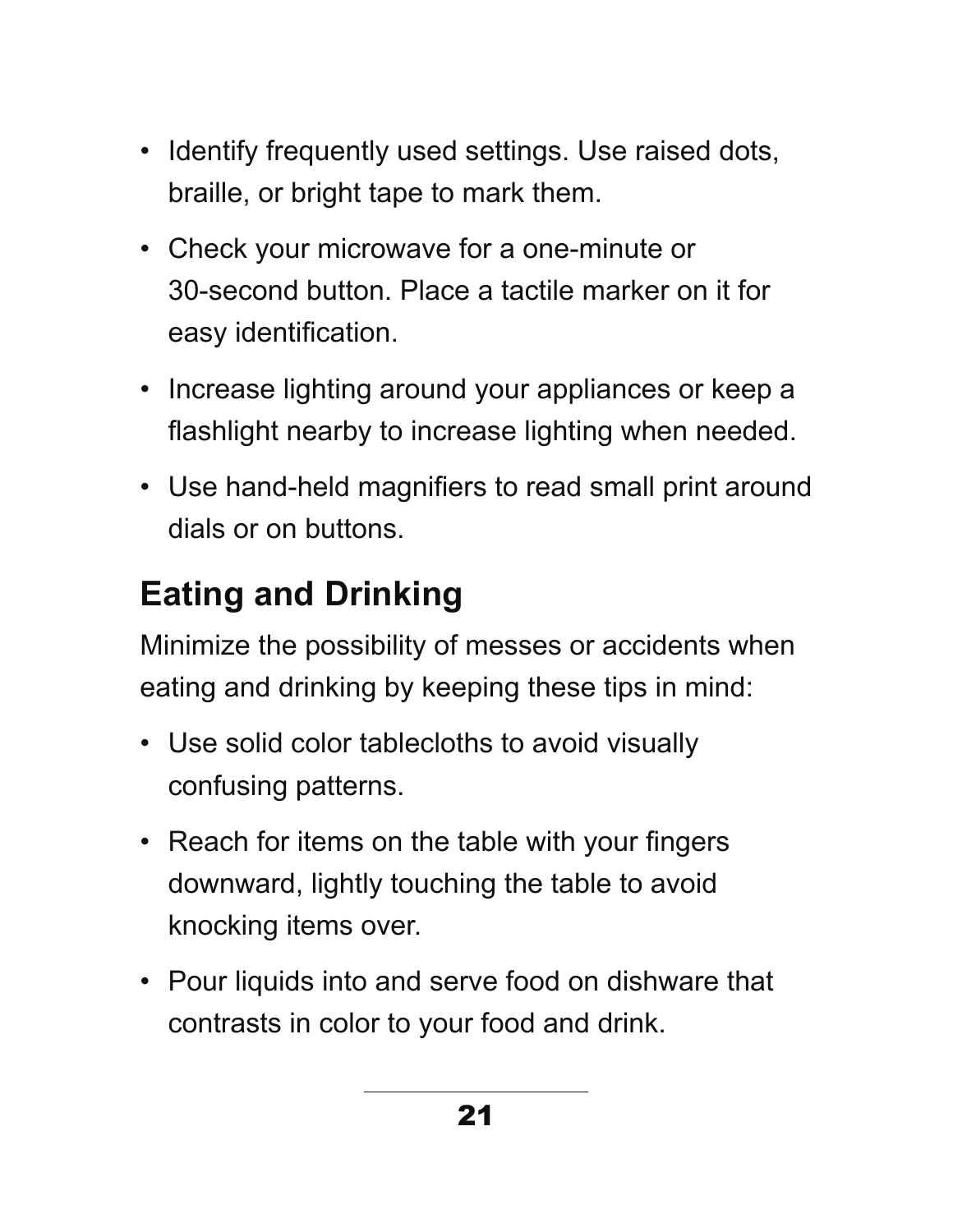- Insert the tip of your index finger into your glass when pouring beverages to determine when the glass is full. For hot beverages, use a liquid level indicator that buzzes or beeps when liquid is near the top of the cup.
- Visualize the face of a clock to indicate the location of food on a plate—for example, carrots at 6:00, hamburger at 11:00, and fries at 2:00.

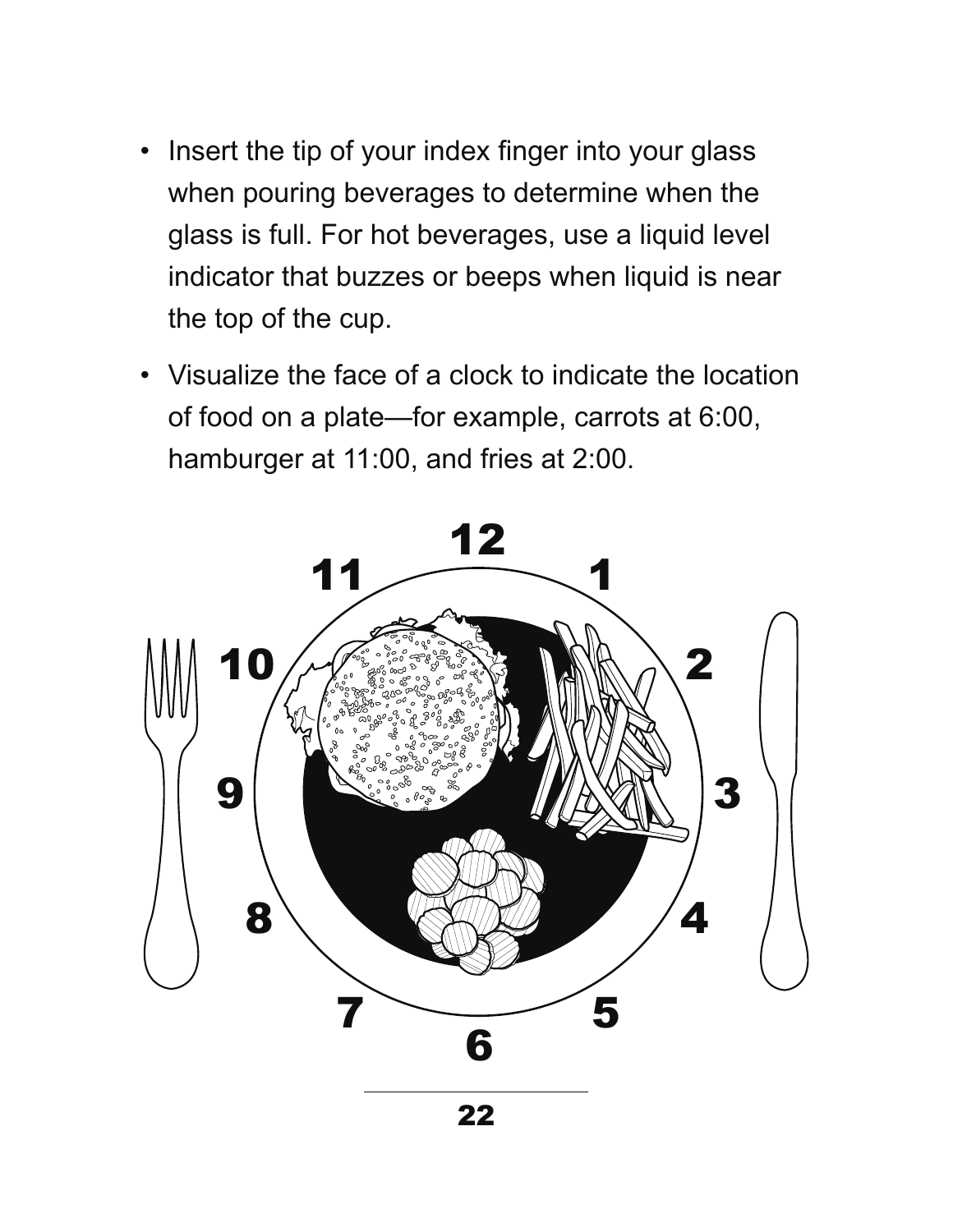

## Miscellaneous Activities and Hobbies

Having vision loss does not mean you have to give up your favorite leisure activities or hobbies. There are countless ways to adapt your hobbies to work with vision loss. For example:

• Purchase large print or braille playing cards and bingo cards.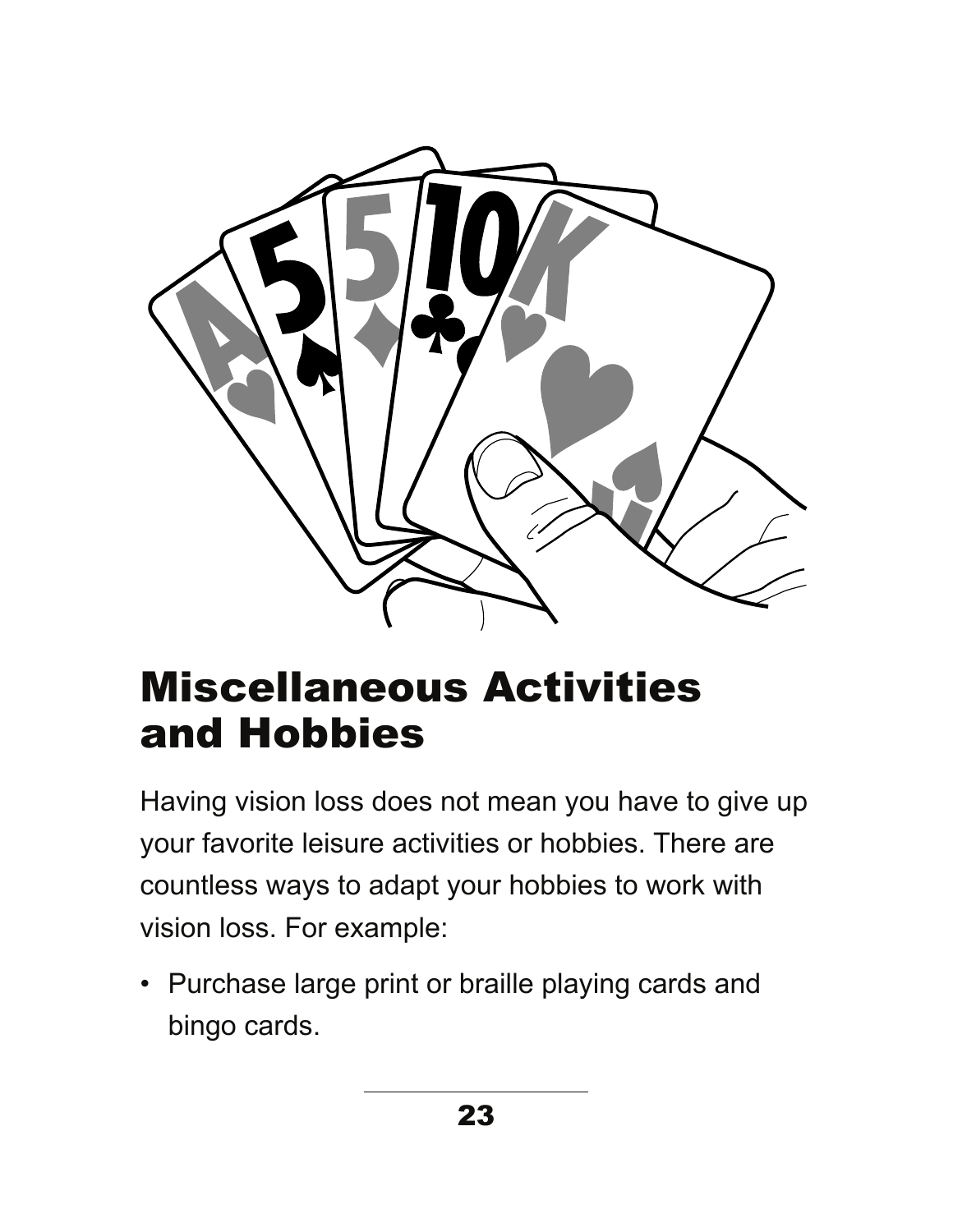- Ask your movie theater if they have audio description service—headphones that play the sounds of the movie along with a narrator that describes the scenes and characters.
- Listen to sporting events on the radio (the radio announcers give a more detailed description of the game).
- Use a tactile ruler or tape measure for arts and crafts.
- Anchor sewing needles in a cork or bar of soap to thread them.

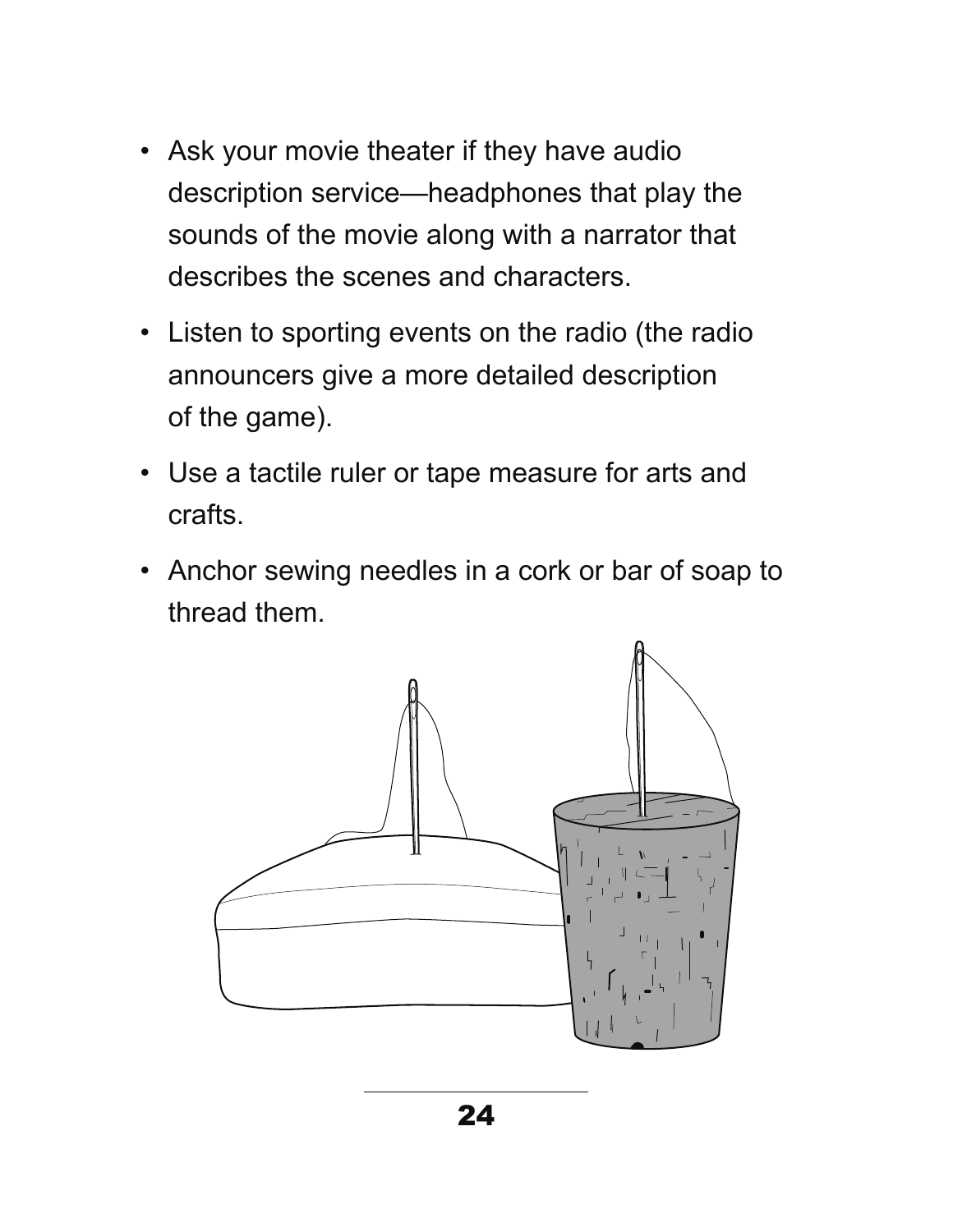# Lighting and Personal Safety

## **Lighting**

For a person with vision loss, ample lighting is necessary for successfully completing any task. When lighting your home and work areas, remember:

- Keep all rooms evenly lit so that your eyes do not have to adjust to lighting changes when walking from one room to another.
- Replace incandescent lightbulbs with compact fluorescent or LED bulbs. They are more energy efficient and produce a brighter light.
- Have task lamps that you can move closer or farther away from your work, depending on your lighting needs.
- Prevent shadows when writing by placing your task lamp on the opposite side of the hand that you use to write, so that the paper is between your hand and the lamp.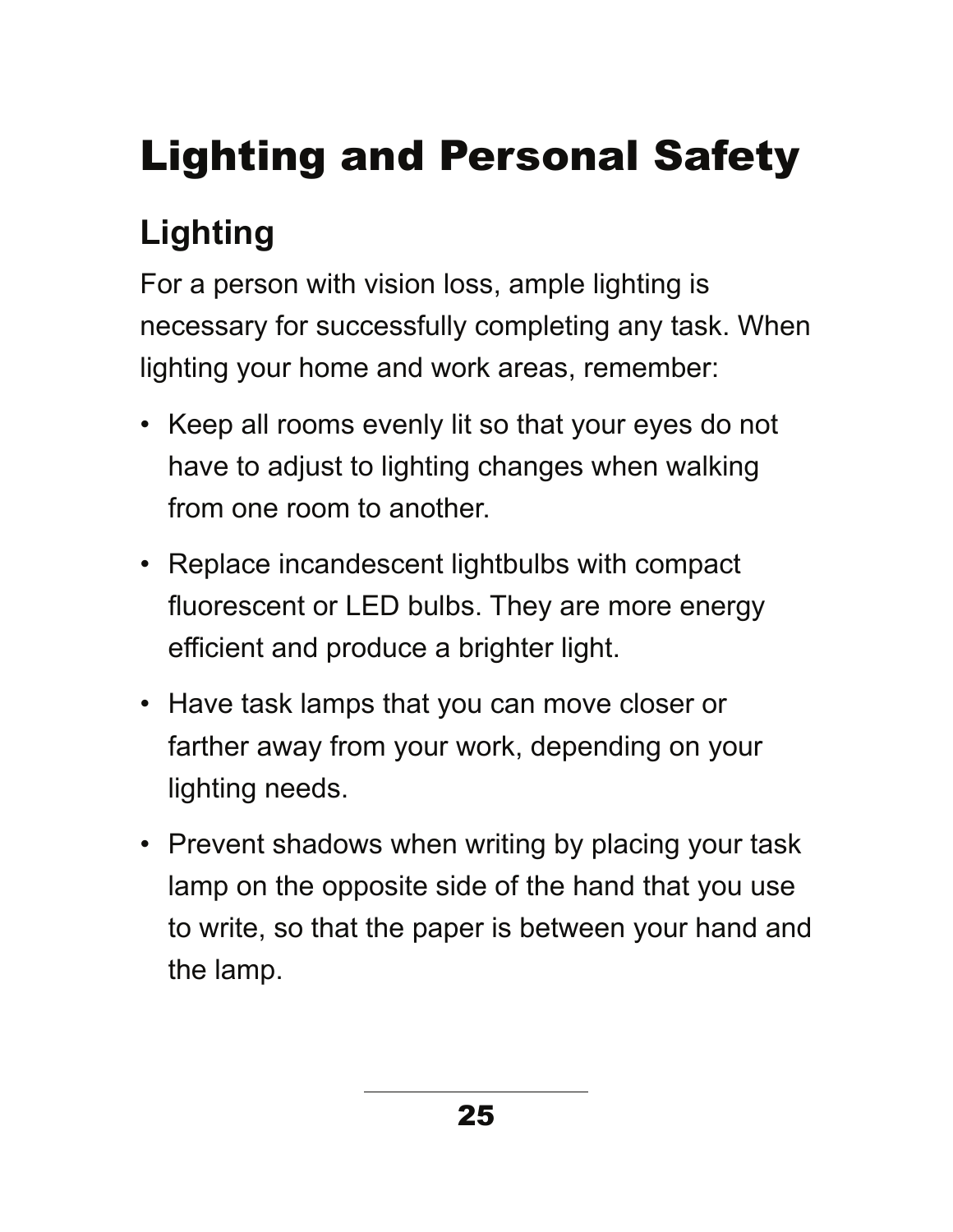## **Eye Protection**

Whether you have some vision or no vision at all, always make sure to protect your eyes from the damaging effects of the sun. Often, eye protection also helps to reduce glare, which can help you use your remaining vision as effectively as possible.

When considering eye protection, remember the following:

- Choose sunglasses with both UV-A and UV-B protection.
- Have more than one pair of sunglasses available. Your needs may change depending on the lighting in your environment.
- Reduce glare both indoors and outdoors by wearing colored glare-shield glasses or glasses with polarized lenses.
- Shield your eyes from overhead glare by wearing a ball cap or visor with a brim.